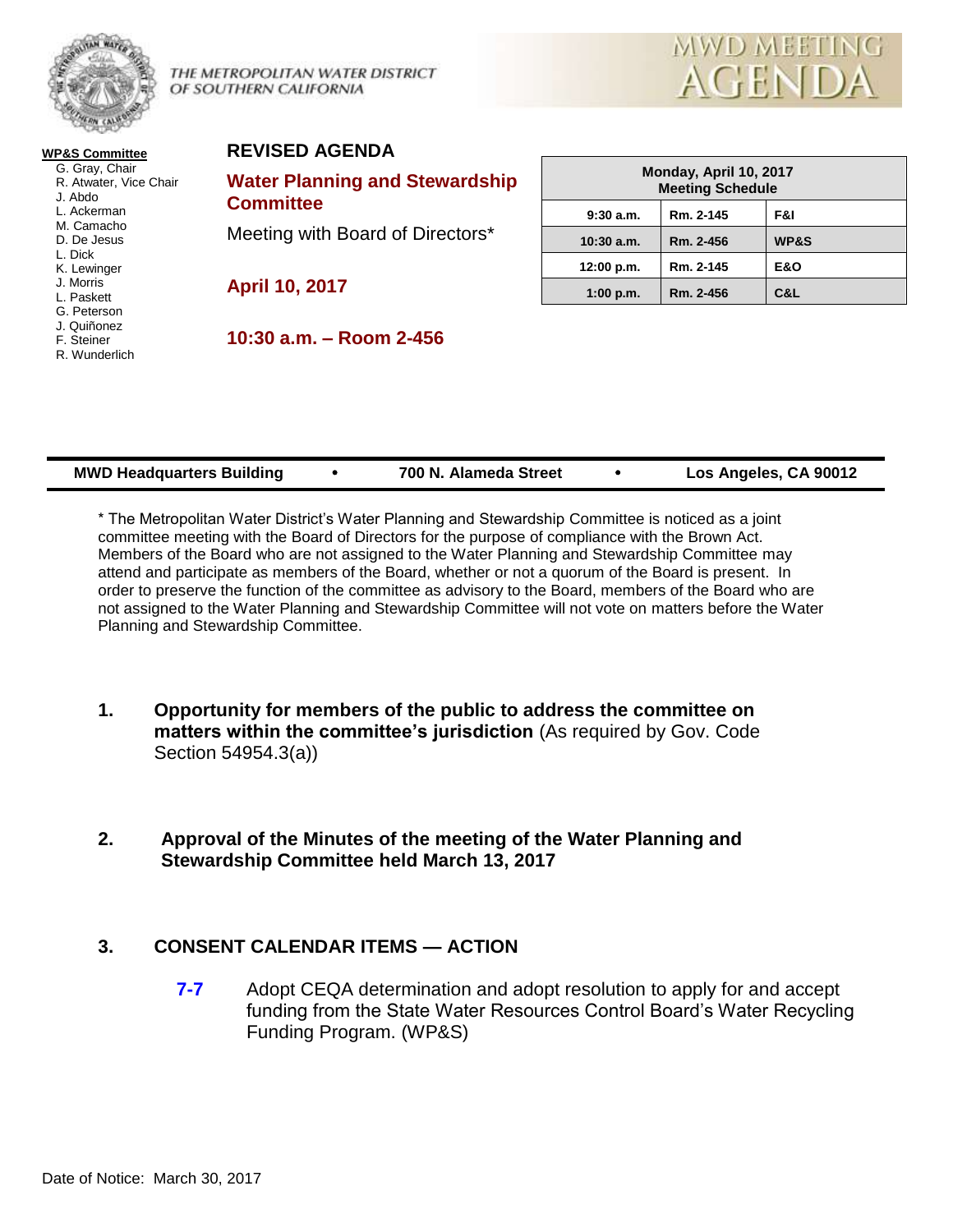#### **Recommendation:**

**Option #1:**

**Adopt the CEQA determination that the proposed action is statutorily exempt and is not defined as a project, and** 

**Adopt revised resolution authorizing the General Manager to accept grant funding or low interest loans, if awarded, and to enter into agreements with SWRCB.**

# **4. OTHER BOARD ITEMS — ACTION**

**8-4** Adopt CEQA determination and authorize the General Manager to enter into Cyclic Agreements with Metropolitan's member agencies. (WP&S)

**Recommendation:**

**Option #1:**

**Adopt the CEQA determination that the proposed action is exempt and not subject to CEQA, and**

**Authorize the General Manager to enter into Cyclic Agreements with Metropolitan member agencies consistent with the terms as set forth in Attachment 1 of the board letter dated April 11, 2017.**

**8-5** Adopt CEQA determination and appropriate \$1.5 million; and authorize agreement with the California Department of Water Resources for preliminary design of a water recovery project at Lake Perris (Appropriation No. 15402). (WP&S)

**Recommendation:**

**Option #1:**

**Adopt the CEQA determination that the proposed actions are categorically exempt, and**

- **a. Appropriate \$1.5 million in capital funds;**
- **b. Authorize agreement with DWR for preliminary design and environmental review of a proposed recovery system at Lake Perris; and**
- **c. Authorize preliminary design of a water conveyance pipeline to the Colorado River Aqueduct.**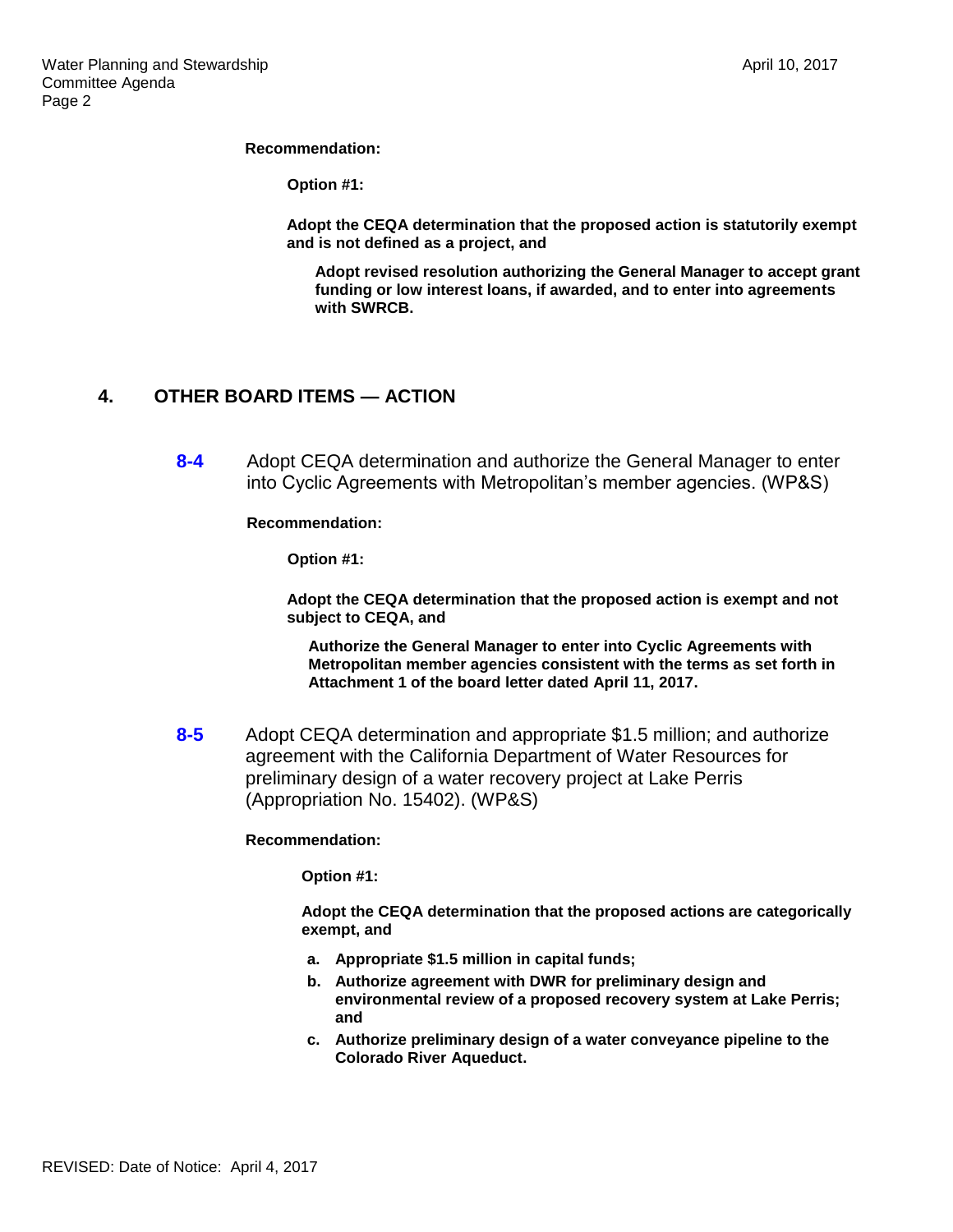**Subject updated 8-6** Adopt CEQA determination, appropriate \$1.5 million, and authorize entering into a project agreement with the Sites Reservoir Joint Powers Project Authority for participation in the Sites Reservoir Phase 1 planning process for an amount not to exceed \$1.5 million. (WP&S)

#### **Recommendation:**

**Option #1:**

**Adopt the CEQA determination that the proposed action is not defined as a project under CEQA and is categorically exempt, and**

- **a. Authorize the General Manager to negotiate a project agreement amendment with the Sites Project Authority and other participants for participation in the Sites Reservoir Phase 1 process for an amount not to exceed \$1.5 million; and**
- **b. Appropriate \$1.5 million for Sites Reservoir Phase 1 based on reserving an option for 25,000 acre-feet of Class 1 water supply yield or 50,000 AF of Class 2 water supply yield, or a combination thereof.**

# **5. BOARD INFORMATION ITEMS**

None

# **6. COMMITTEE ITEMS**

a. Oral report on Water Surplus and Drought Management Plan

# **7. MANAGEMENT REPORTS**

- a. Bay-Delta Matters
- b. Colorado River Matters
- c. Water Resource Management Manager's report

# **8. FOLLOW-UP ITEMS**

None